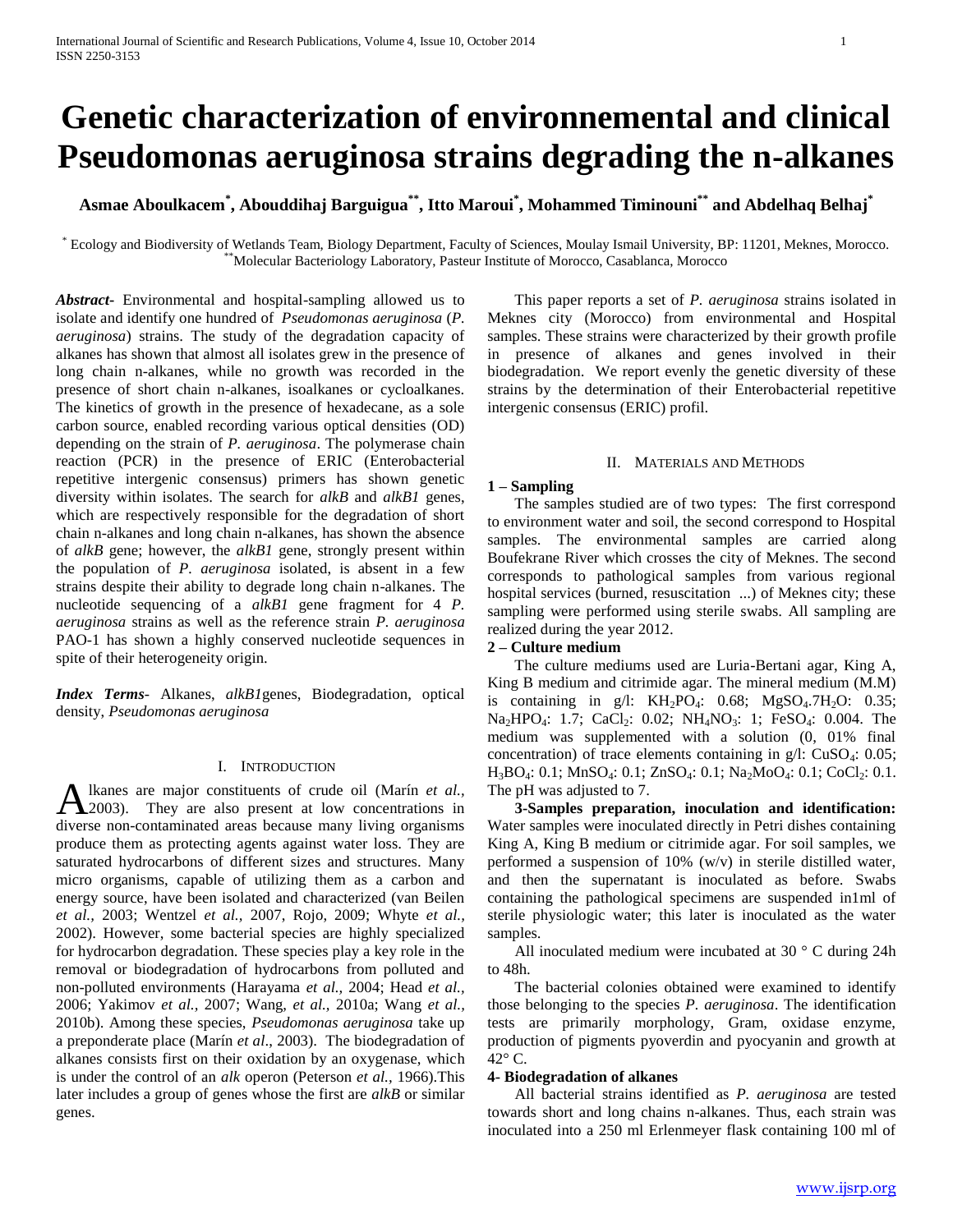MSM supplemented with one of the following HC as sole carbon source: n-hexane, n-heptane, n-octane, n-decane, n-dodecane, nhexadecane, pristane and cyclohexane with concentrations ranging from 0.1% to 0.5%. Incubation is carried out at 30 ° C in agitation at 150 rpm for 72-96 h.

 Strains of *P. aeruginosa* have shown a growth in the presence of one of the HC were tested again to measure changes in their optical density (OD) versus time. The OD measurements were performed regularly once a day at 580nm for a period of 8 days using the M.M as mineral medium.

# **5- Molecular biology and PCR amplification techniques**

 **5-1- Preparation of DNA template for PCR:** Total DNA was extracted by suspending 4-5 colonies of overnight culture of *P. aeruginosa* isolates growing on Luria Bertani agar (Bio-Rad, Marnes-la-Coquette, France) in 500µl of DNase- and RNase-free water (Invitrogen, Paisley, UK). The suspension was boiled at 100°C for 10min in thermal block (Polystat 5, Bioblock Scientific, France), then centrifuged at 19000 x *g* for 5min. An aliquot of 1 µL of the supernatant was used as DNA template for PCR.

 **5-2- Enterobacterial repetitive Intergenic Consensus (ERIC):** ERIC analysis was performed using the primers ERIC-2

and ERIC 1R (Table I) as previously reported (Versalovic *et al.,* 1991). Each PCR reaction was carried out in a 25 μL volume using 1.5 U of *Taq* DNA polymerase (Promega, Madison, Wis, USA) in the reaction buffer provided by the manufacturer containing 2.5 mM of  $MgCl<sub>2</sub>$ , 50  $\mu$ M of each deoxynucleoside triphosphate, 10% of dimethyl sulfoxide, 1.7mg/ml of bovine serum albumin, 2 μM of the selected primer and 5 μl of the DNA template. Aliquots (10μl) of each PCR product were subjected to an electrophoresis on 1.5% agarose gel.

 The similarity of the ERIC-PCR banding patterns was analyzed by the Dice coefficient, and the data obtained were analyzed by the unweighted pair group method with arithmetic average (UPGMA) clustering using the Pearson correlation coefficient (Biochemistry and Biotechnology Department, Rovira Virgili University, Tarragona, Spain) [\(http://genomes.urv.cat/UPGMA/index.php\)](http://genomes.urv.cat/UPGMA/index.php).

 **5-3- Detection of alkane monooxygenases encoding genes:** *P. aeruginosa* isolates were screened by PCR for the detection of genes involved in the biodegradation of n-alkanes as described by Whyte *et al.* (1996). Primers used are shown in Table I.

### **Table I: Oligonucleotides primers used in this study**

| Gene or<br>location |           | Sequences Primers $(5'$ to $3')$ | Fragment<br>size $(bp)$ | Reference    |     |
|---------------------|-----------|----------------------------------|-------------------------|--------------|-----|
| alk B               | $alkB-F$  | TGGCCGGCTACTCCGATGATCGGAATCTGG   | 870                     | Kok<br>et    | -al |
|                     | $alkB-R$  | CGCGTGGTGATCCGAGTGCCGCTGAAGGTG   |                         | 1989         |     |
| alkB1               | $alkB1-F$ | CGGGGTTCAAGGTCGAGCAT             | 434                     | <b>Smits</b> | et  |
|                     | $alkB1-R$ | CAGGACCAGGTTGGTGAAGA             |                         | al.,1999     |     |
| <b>ERIC</b>         | $ERIC-2$  | AAGTAAGTGACTGGGGTGAGCG           | variable                | Versalovic   | et  |
|                     |           | ERIC 1R ATGTAAGCTCCTGGGGATTCAC   |                         | al. 1991     |     |

 PCR products were detected on 1.5 % agarose gel (FMC Bioproduct, Rockland, ME) after ethidium bromide staining and UV illumination, photographed with an Olympus digital camera and analyzed using the Digi-Doc-it software (UVP, Upland, CA).

 **5-4- Sequencing of alkane monooxygenases encoding genes:** The amplified products obtained were sequenced to validate their identities. Both strands of the purified amplicons were sequenced with a Genetic Analyzer 3130x1 sequencer (Applied Biosystems, Foster City, CA, USA), with the same primers used for PCR amplification. The nucleotide and deduced protein sequences were analyzed with software available over the Internet at the National Center for Biotechnology Information website [\(www.ncbi.nlm.nih.gov\)](http://www.ncbi.nlm.nih.gov/).

#### III. RESULTS AND DISCUSSION

## **1 - Isolation and identification of bacterial strains**

 Among bacterial strains isolated, a total of 100 strains are Gram-negative, oxidase positive, showing growth at 42 ° C and producing pyoverdine and pyocyanin on king A and king B as well as on citrimide agar mediums. They were capable of denitrification and were identified as *P. aeruginosa* strains using classical tests. 58 of them are from the environment and 42 are

from hospitals. Theses strains are indicated Pa in the text and preceded with the letter E or H in case of Environmental or Hospital origins.

## **2- Alkanes biodegradation**

 All strains of *P. aeruginosa* isolated have not shown growth in the presence of short chain n-alkanes (n-hexane, n-heptane, noctane or n-decane), isoalkanes (pristane) or cyclohexane; however, nearly all of them have grown in dodecane and hexadecane (long chain n-alkane) in concentrations ranging from 0.1 to 0.5%. This suggests that these strains are probably devoid of genes responsible for the degradation of these types of alkanes, but possess the ones responsible for the degradation of long chains n-alkanes.

 We have opted for studying the kinetics of growth in the presence of hexadecane (0, 5%). We have chosen seven strains of *P. aeruginosa*. The choice of these strains was done taking into account those that show both a good and a moderate growth in the presence of hexadecane. Thus, we were able to identify two groups of strains, one containing four strains (EPa10, EPa45, HPa59 and EPa11) degrading effectively hexadecane and the other of 03 strains (EPa22, HPa32 and HPa24) degrading moderately hexadecane (Figure 1).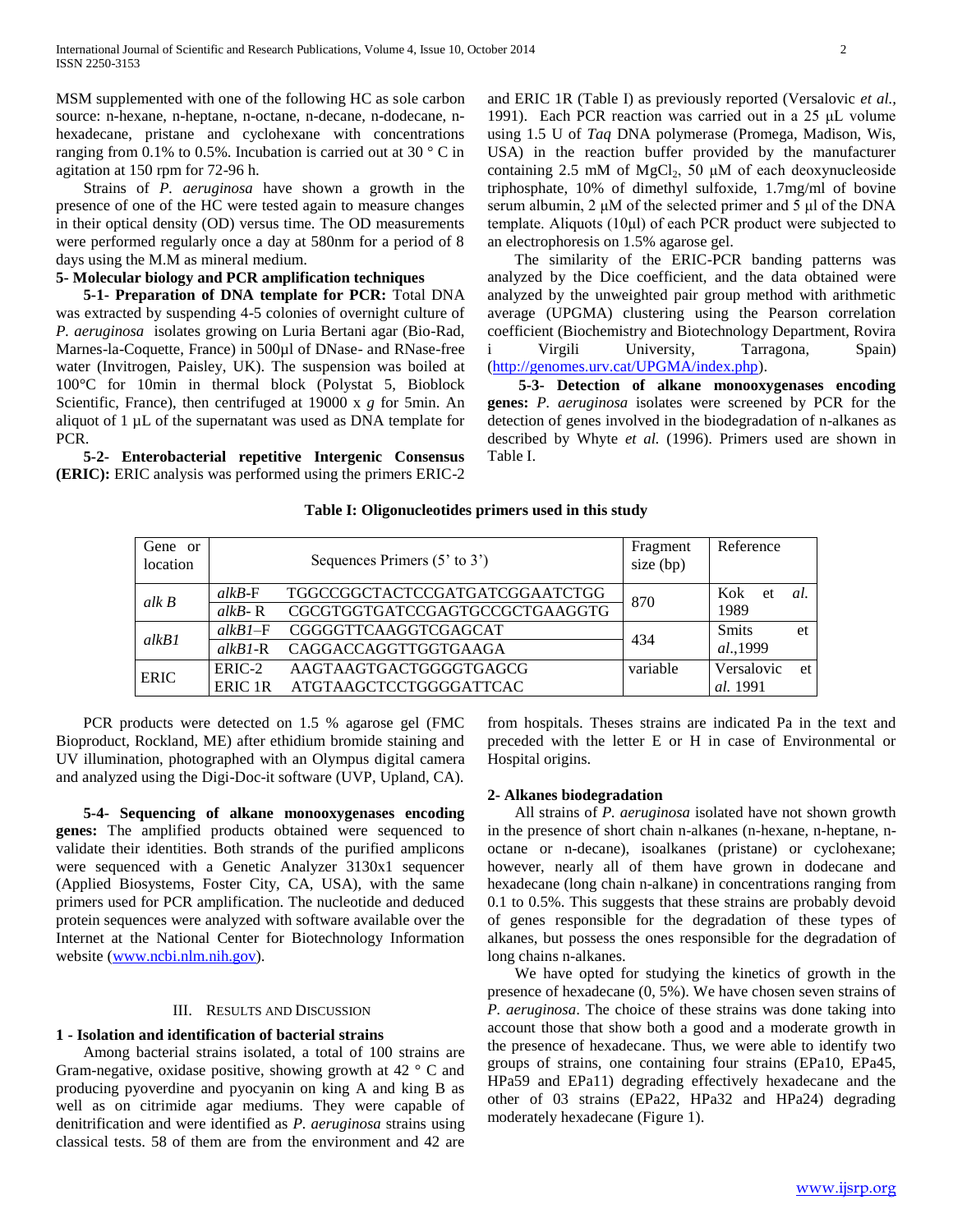

**Figure 1: Growth of** *P. aeruginosa* **EPa10, EPa45, HPa59, EPa11 (group1), EPa22, HPa32 and HPa24 (group 2) in the presence of hexadecane at 0.5%.**

 Indeed, group 1 strains exhibits a high OD between 2 and 3.3, while those in group 2 show low OD with a maximum ranging between 0.8 and 1.3. In addition, the OD for group1 continues to increase until the  $8<sup>th</sup>$  day, while the strains of group2 started decrease from the  $6<sup>th</sup>$  day or before.

 It should be noted that strain HPa32, which have a hospital provenance, unlike other strains of *P. aeruginosa,* present a large latency phase.

#### **3- ERIC Migration Profile**

 The amplification patterns of total DNA using ERIC primers is illustrated by figure 2. The interpretation of patterns was based on the criteria of Tenover *et al.* (1995). Briefly, strains showing more than three DNA fragment variations and a similarity of <80% at dendrogram analysis were considered to represent different ERIC-PCR types, while one- to three-fragment differences and a similarity of >80% upon dendrogram analysis were considered to represent ERIC-PCR pattern subtypes (Figure 2).





 The patterns amplification showed a genetic diversity within strains of *P. aeruginosa* isolated. The similarity percentage seems varied with the origin of strains; it reached below 20% when the strains compared are from environmental and Hospital origins but increase when strains are from the same origin (strains EPa11 and EPa56, which are environmental strains, show 100% of similarity) (figure 2). Taken as whole, and except for these two latest strains, the *P. aeruginosa* strains isolated are not similar and belong at variables subtypes.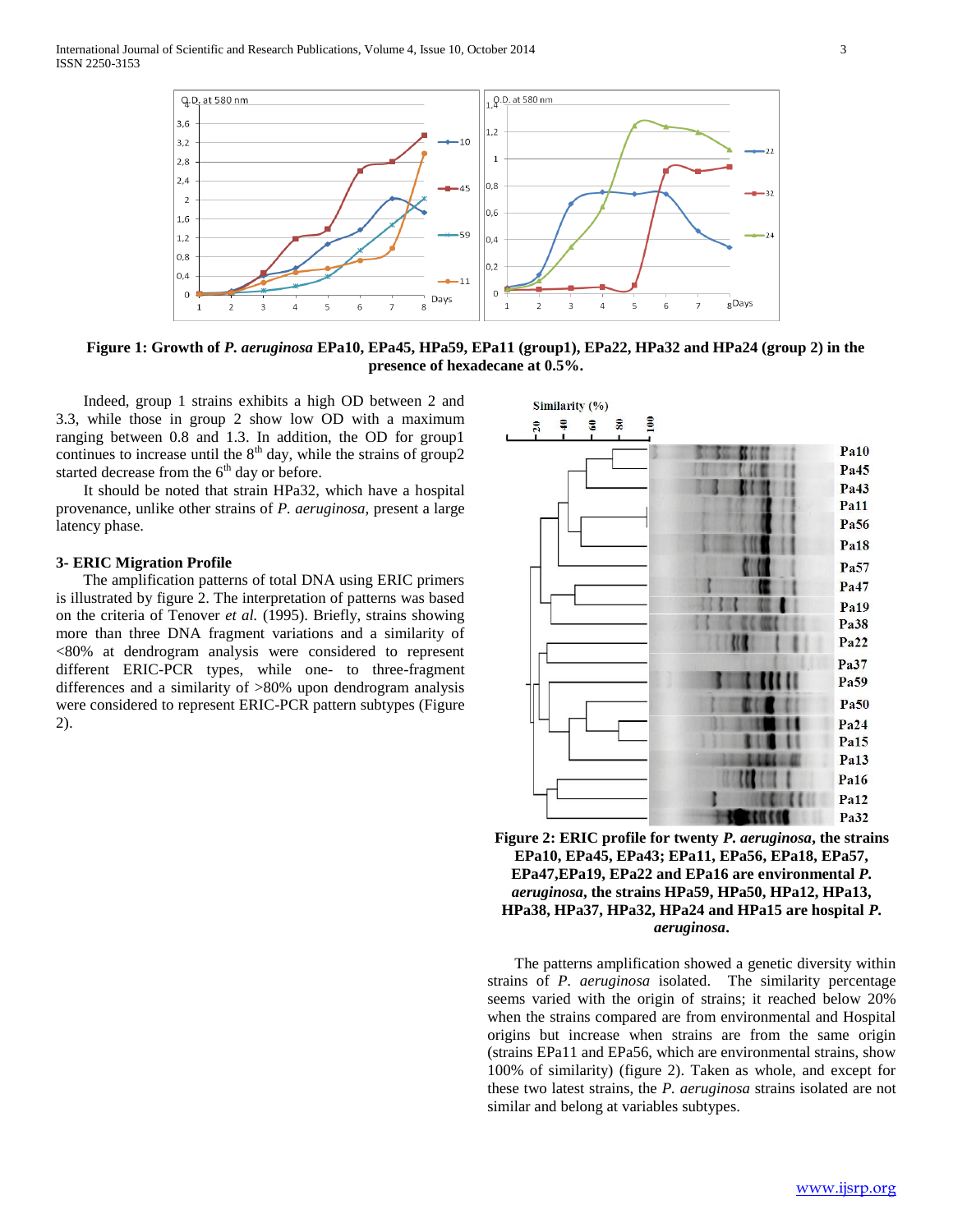# **4 – Search for alkane monooxygenase encoding genes**

 Among the 100 *P. aeruginosa* strains isolated, we have studied a set of 50 strains for the presence of *alkB* and *alkB1* genes. The strains chosen covered that these having an environmental and hospital origin. The PCR in presence of *alkB*  primers doesn't amplify the fragment of the expected size (870 bp) for all *P. aeruginosa* strains. These results concord with those indicating the failure growth in presence of short chains alkanes. However, many strains gave unspecific bands of 600 bp. Figures  $N^{\circ}$  3 shows the results of amplification for some of these strains.

 **MP 1 2 3 4 5 6 7 8 9 10 11 12 13 14**



**Figure 3**: Amplification patterns on agarose gel 1.5% using *alk B* primers. MP: 100 bp DNA Ladder, lane 1: HPa20, lane 2: EPa19, lane 3: EPa18, lane 4: EPa17, lane 5:EPa27, lane 6:EPa26, lane 7: EPa14, lane 8: HPa 13, lane 9: HPa24, lane 10: EPa23 lane 11: EPa45, lane 12: EPa10, lane 13: EPa30 and lane 14: HPa12.

 The band of 600bp was amplified with a frequency of 68% (Diagram 1), the latter is non-specific since the strains showed no growth towards short chain n-alkanes; besides, further research works (McCoy., 2000, Belhaj et *al*., 2002) have reported similar bands (600pb) for strains not degrading short chains n-alkanes.

Therefore, the isolates do not possess the *alkB* gene. The *alkB* primers were possibly amplifying DNA fragments with no homology to *P. putida* GP01 (*P.oleovorans*) *alkB*. (McCoy., 2000). This suggestion seems very likely. Indeed, *P. aeruginosa* strains were isolated from the slightly contaminated site by hydrocarbon; the probability of finding the *alkB* gene at its stem is too low or even neglected (Gerhard 1986; Kok *et al.,* 1989b; Smith *et al.,* 1999, van Beilen, *et al.,* 1994; Whyte *et al*., 1996). In addition, research in this field reported that the *alkB* gene is in a mobile form and it is; therefore, very unstable (Gerhard 1986). Some alkane degradation genes have been found either on transposons (van Beilen *et al.,* 2001; Belhaj *et al.,* 2002) or on plasmids (Sekine *et al.,* 2006; van Beilen *et al.,* 1994), which clearly facilitate their horizontal transfer (Rojo, 2010).

 Contrary to a*lkB*, the PCR in the presence of primers *alkB1*  gave an amplification product of 434 bp for strains of *P. aeruginosa*. But strangely, 05 strains did not give this product; nevertheless, they perfectly grew in presence of long chain nalkanes. At this purpose, the frequency amplification of the

434pb fragment is of 90% (diagram  $N^{\circ}$ 2). Figure  $N^{\circ}$  4 show the results of amplifications obtained for some of these strains.



**Figure 4: Migration on 1.5% agarose gel profile after PCR amplification in the presence of** *alkB***1 primers.**

 MP: 100 bp DNA Ladder, lane 1: HPa20, lane 2: EPa19, lane 3: EPa18, lane 4: EPa17, lane 5:EPa27, lane 6:EPa26, lane 7: EPa14, lane 8: HPa 13, lane 9: HPa24, lane 10: EPa23 lane 11: EPa45, lane 12: EPa10, lane 13: EPa30 and lane 14: HPa12.

**Diagrams**  $N^{\circ}$  **1 and**  $N^{\circ}$  **2 allow accounting the frequency of** *alkB* **and** *alkB1* **genes fragments amplification for isolated** *P. aeruginosa* **strains.**



 Most *P. aeruginosa* strains isolated from both hospital and natural environments can degrade n-alkanes (Alonso *et al.,* 1999, van Beilen *et al.,* 1998**,** Yuste *et al.,* 2000). The ability of clinical *P*. *aeruginosa* strains to grow on long chain n-alkanes may be explained by the fact that *P*. *aeruginosa* strains are not committed to a pathogenic lifestyle: patients may be infected by clinical strains as well as bacteria picked up from soil or water. Apparently, *P*. *aeruginosa* frequently encounters alkanes as a carbon source, and normally retains the genes required for their biodegradation (Smits et *al*., 2003). Indeed, long chain alkanes remains in hydrocarbon contaminated soils for long periods of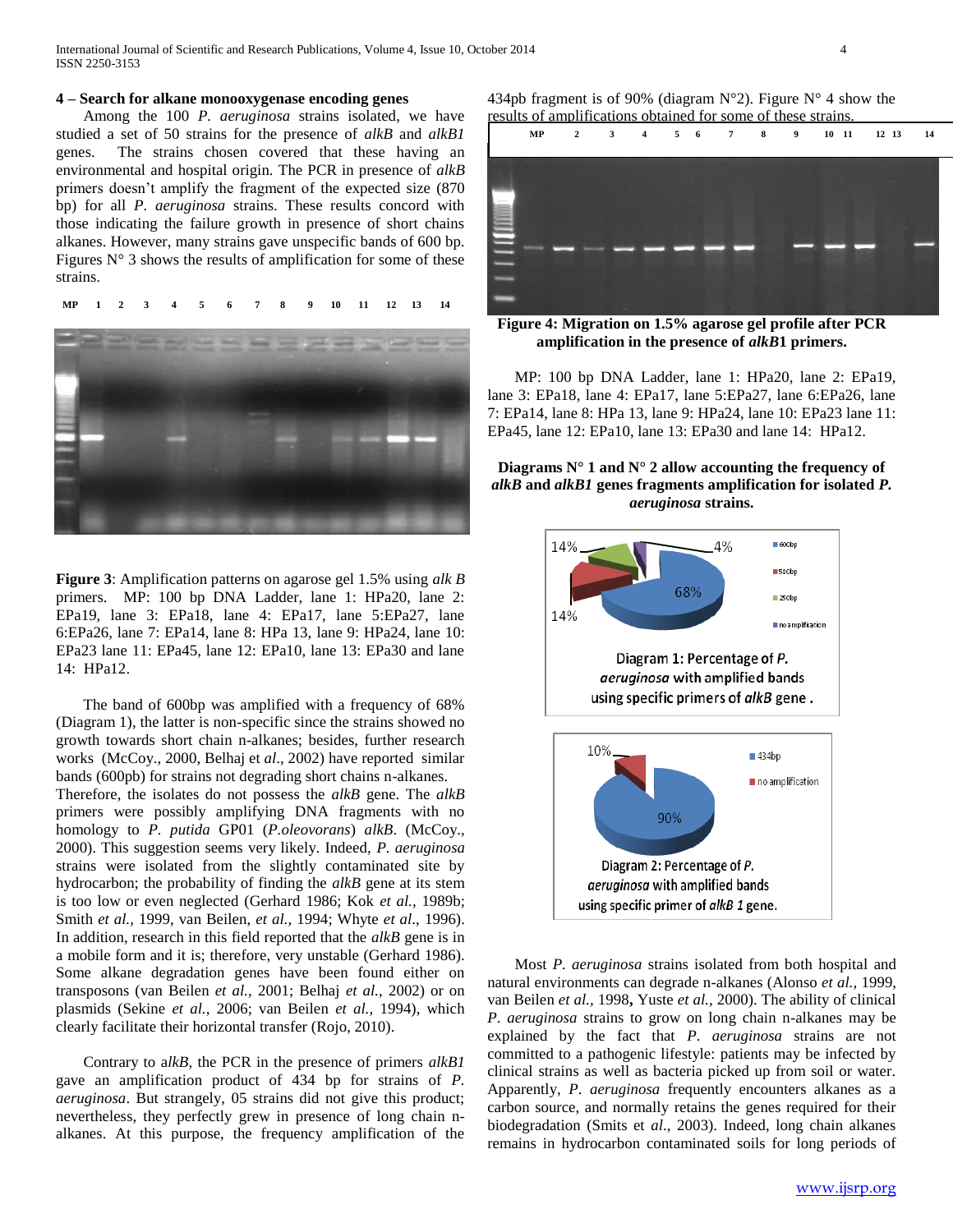time (Stroud *et al.,* 2007; Throne-Holst et *al.,* 2007), and short chain alkanes are especially difficult for microorganisms to degrade in nature (Matsumiya and Kubo , 2007). Interestingly, only a few of alkB enzymes oxidize  $C_5-C_{13}$  alkanes, as does *P*. *putida* GPo1, whereas most members of this family prefer alkanes larger than  $C_{10}$  (Rojo *et al.*, 2010).

 In order to identify *alkB1* genes involved in the biodegradation of long chain n-alkanes, the fragments amplified from strains EPa10, EPa45, HPa38 and HPa59 were purified and nucleotides sequences established. The four strains chosen have hospital or environmental origins. The sequences obtained were compared to that of *P. aeruginosa* PAO-1 (reference strain).The results obtained are shown in Figure  $N^{\circ}$  5.

# **5 - Nucleotide Sequencing**

 ....|....| ....|....| ....|....| ....|....| ....|....| 1 10 20 30 40 50

*alkB1***,Pa10** *CGGGGTTCAA GGTCGAGCAT* GTGCGCGGCC ACCATGTGCA TGTGTCTACG *alkB1***,Pa45** *CGGGGTTCAA GGTCGAGCAT* GTGCGCGGCC ACCATGTGCA TGTGTCTACG *alkB1***,Pa38** *CGGGGTTCAA GGTCGAGCAT* GTGCGCGGCC ACCATGTGCA TGTGTCTACG **alkB1,Pa59** *CGGGGTTCAA GGTCGAGCAT* GTGCGCGGCC ACCATGTGCA TGTGTCTACG *alkB1***,PAO-1** *CGGGGTTCAA GGTCGAGCAT* GTGCGCGGCC ACCATGTGCA TGTGTCTACG

## ....|....| ....|....| ....|....| ....|....| ....|....|

60 70 80 90 100

*alkB1***,Pa10** CCGGAGGACG CTTCGTCGGC GCGTTTCGGC CAGTCGGTCT ACCAGTTCCT *alkB1***,Pa45** CCGGAGGACG CTTCGTCGGC GCGTTTCGGC CAGTCGGTCT ACCAGTTCCT **alkB1,Pa38** CCGGAGGACG CTTCGTCGGC GCGTTTCGGC CAGTCGGTCT ACCAGTTCCT *alkB1,***Pa59** CCGGAGGACG CTTCGTCGGC GCGTTTCGGC CAGTCGGTCT ACCAGTTCCT *alkB1***,PAO-1** CCGGAGGACG CTTCGTCGGC GCGTTTCGGC CAGTCGGTCT ACCAGTTCCT

## ....|....| ....|....| ....|....| ....|....| ....|....|

110 120 130 140 150

*alkB1***,Pa10** GCCGCATGCC TACAAGTACA ACTTCCTCAA CGCCTGGCGC CTTGAAGCGG *alkB1***,Pa45** GCCGCATGCC TACAAGTACA ACTTCCTCAA CGCCTGGCGC CTTGAAGCGG *alkB1***,Pa38** GCCGCATGCC TACAAGTACA ACTTCCTCAA CGCCTGGCGC CTCGAAGCGG *alkB1***,Pa59** GCCGCATGCC TACAAGTACA ACTTCCTCAA CGCCTGGCGC CTCGAAGCGG *alkB1***,PAO-1** GCCGCATGCC TACAAGTACA ACTTCCTCAA CGCCTGGCGC CTTGAAGCGG ....|....| ....|....| ....|....| ....|....| ....|....| 160 170 180 190 200

*alkB1***,Pa10** TGCGGCTGCG CAAGAAGGGC CTGCCGGTGT TCGGCTGGCA GAACGAACTG *alkB1***,Pa45** TGCGGCTGCG CAAGAAGGGC CTGCCGGTGT TCGGCTGGCA GAACGAACTG *alkB1***,Pa38** TGCGGCTGCG CAAGAAGGGC CTGCCGGTGT TCGGCTGGCA GAACGAACTG *alkB1***,Pa59** TGCGGCTGCG CAAGAAGGGC CTGCCGGTGT TCGGCTGGCA GAACGAACTG *alkB1***,PAO-1** TGCGGCTGCG CAAGAAGGGC CTGCCGGTGT TCGGCTGGCA GAACGAACTG

 ....|....| ....|....| ....|....| ....|....| ....|....| 210 220 230 240 250

*alkB1***,Pa10** ATCTGGTGGT ACCTGCTGAG CCTGGCGTTG CTGGTCGGTT TCGGTTGGGC *alkB1***,Pa45** ATCTGGTGGT ACCTGCTGAG CCTGGCGTTG CTGGTCGGTT TCGGTTGGGC *alkB1***,Pa38** ATCTGGTGGT ACCTGCTGAG CCTGGCGTTG CTGGTCGGTT TCGGTTGGGC *alkB1***,Pa59** ATCTGGTGGT ACCTGCTGAG CCTGGCGTTG CTGGTCGGTT TCGGTTGGGC *alkB1***,PAO-1** ATCTGGTGGT ACCTGCTGAG CCTGGCGTTG CTGGTCGGTT TCGGTTGGGC ....|....| ....|....| ....|....| ....|....| ....|....|

260 270 280 290 300

*alkB1***,Pa10** GTTCGGCTGG CTGGGGATGG TTTTCTTCCT TGGCCAAGCG TTCGTCGCGG *alkB1***,Pa45 GTTCGGCTGG CTGGGGATGG TTTTCTTCCT TGGCCAAGCG TTCGTCGCGG**  *alkB1***,Pa38 TTTCGGCTGG CTGGGGATGG TTTTCTTCCT TGGCCAGGCG TTCGTCGCGG**  *alkB1***,Pa59** TTTCGGCTGG CTGGGGATGG TTTTCTTCCT TGGCCAGGCG TTCGTCGCGG *alkB1***,PAO-1** TTTCGGCTGG CTGGGGATGG TTTTCTTCCT TGGCCAAGCG TTCGTCGCGG ....|....| ....|....| ....|....| ....|....| ....|....| 310 320 330 340 350

*alkB1***,Pa10** TGACCCTGCT GGAGATCATC AACTACGTCG AGCACTACGG CCTGCATCGG *alkB1***,Pa45** TGACCCTGCT GGAGATCATC AACTACGTCG AGCACTACGG CCTGCATCGG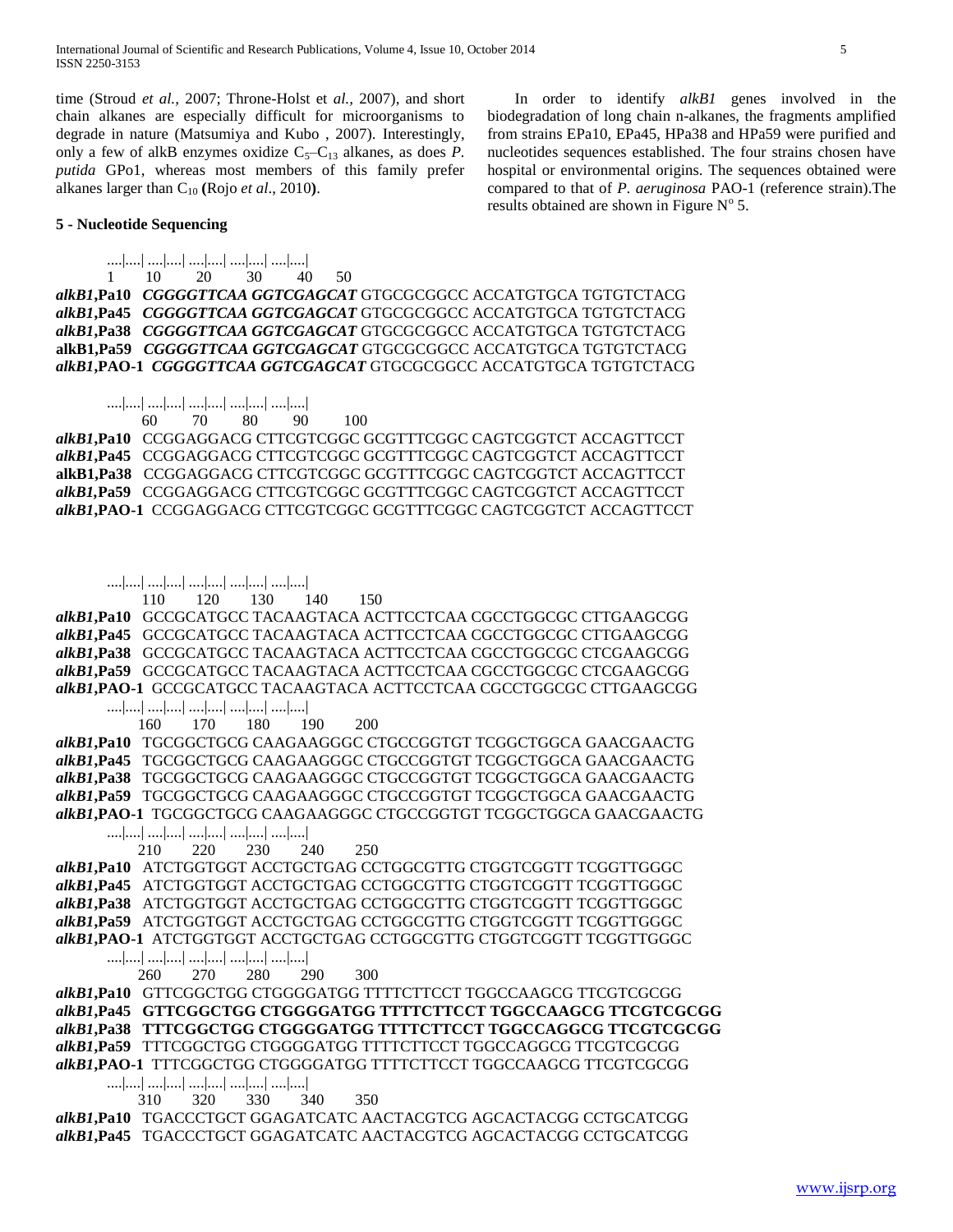# *alkB1***,Pa38** TGACCCTGCT GGAAATCATC AACTACGTCG AGCACTACGG CCTGCATCGG *alkB1***,Pa59** TGACCCTGCT GGAAATCATC AACTACGTCG AGCACTACGG CCTGCATCGG *alkB1***,PAO-1** TGACCCTGCT GGAGATCATC AACTACGTCG AGCACTACGG CCTGCATCGG

....|....| ....|....| ....|....| ....|....| ....|....|

360 370 380 390 400

*alkB1***,Pa10** CGAAAGGGCG AGGACGGGCG CTACGAGCGG ACCAACCATA CCCACTCCTG *alkB1***,Pa45** CGAAAGGGCG AGGACGGGCG CTACGAGCGG ACCAACCATA CCCACTCCTG *alkB1***,Pa38** CGGAAGGGCG AGGACGGGCG CTACGAGCGG ACCAACCATA CCCACTCCTG *alkB1,***Pa59** CGGAAGGGCG AGGACGGGCG CTACGAGCGG ACCAACCATA CCCACTCCTG *alkB1***,PAO-1** CGAAAGGGCG AGGACGGGCG CTACGAGCGG ACCAACCATA CCCACTCCTG

 ....|....| ....|....| ....|....| .... 410 420 430

*alkB1***,Pa10** GAACAGCAAC TTCGTCTTCA CCAACCTGGT CCTG *alkB1***,Pa45** GAACAGCAAC TTCGTCTTCA CCAACCTGGT CCTG *alkB1***,Pa38** GAACAGCAAC TTCGTCTTCA CCAACCTGGT CCTG *alkB1***,Pa59** GAACAGCAAC TTCGTCTTCA CCAACCTGGT CCTG *alkB1***,PAO-1** GAACAGCAAC TTCGTCTTCA CCAACCTGGT CCTG

# **Figure 5: Comparison of Nucleotides sequences of** *alkB1* **gene with that of** *P. aeruginosa* **PAO-1.** *P. aeruginosa* **strains EPa10 and EPa45 are from environmental origin; HPa38 and HPa59 are from clinical origin.**

 It appears that *alkB1*genes fragments of strains EPa10 and EPa45 (environmental strains) present a high identity with that of *P. aeruginosa* PAO-1; however, strains HPa38 and HPa59 (clinical strains) differ by 4 nucleotides with those of PAO-1 and the environmental strains. Relying on the aforementioned facts, we notice that high DNA sequence similarity exist between the four strains and *P. aeruginosa* PAO-1*.* Furthermore*,* as we could not detect a plasmid in those strains, it's very probable that *alkB1* genes, like that of PAO-1 strain, are carried not by a plasmid but by the chromosome. In brief, DNA sequence conservation has been reported by several authors who have dealt with *P. aeruginosa* strains degrading long chain n-alkanes (Smits *et al*., 1999, Guerra-santos *et al*., 1986).

# IV. CONCLUSION

 The *P. aeruginosa* strains isolated in Morroco show heterogeneity in both biodegradation of n-akanes and the presence of *alk* genes. No strains degrade short chains n-alkanes or posses the *alkB* gene. However, they degrade the long chains n-alkanes, but the biodegradation kinetics and the presence of *alkB1* genes vary according to strains; furthermore, a few strains did not posses this latest gene. The heterogeneity of *P. aeruginosa* strains is confirmed with their patterns amplification with primers ERIC.

#### ACKNOWLEDGMENTS

 The authors wish to thank administration of military hospital of Meknes and Pasteur Institute of Casablanca for their collaboration while this work was in progress.

#### **REFERENCES**

- [1] Alonso A., Rojo F., and Martinez J. L. (1999). Environmental and clinical isolates of Pseudomonas aeruginosa show pathogenic and biodegradative properties irrespective of their origin. Environ. Microbiol. 1:421–430.
- [2] Belhaj A., Desnoues N., Elmerich C. (2002). Alkane biodegradation in Pseudomonas aeruginosa strains isolated from a polluted zone: identification of alkB and alkB-related genes. Research in Microbiology 153 (2002) 339–344
- [3] Chayabutra C., Ju L.K. (2000). Degradation of n-hexadecane and its metabolites by Pseudomonas aeruginosa under microaerobic and anaerobic denitrifying conditions. Appl Environ Microbiol 66:493–498
- [4] Eggink G., Engel H., Vriend G., Terpstra P., and Witholt B. (1990). Rubredoxin reductase of Pseudomonas oleovorans: structural relationship to other flavoprotein oxidoreductases based on one NAD and two FAD fingerprints. J. Mol. Biol. 212:135–142.
- [5] Gerhard G. (1986). Bacterial Metabolism, 2nd ed. p. 155. Springer-Verlag,New York, N.Y.
- [6] Guerra-Santos L.H., Ka¨ppeli O., and Fiechter A. (1986). Dependence of Pseudomonas aeruginosa continuous culture biosurfactant production on nutritional and environmental factors. Appl. Microbiol. Biotechnol. 24: 443–448.
- [7] Harayama S., Kasai Y., Hara A. (2004). Microbial communities in oilcontaminated seawater. Curr. Opin. Biotechnol. 15 205–214
- [8] Head I.M., Jones D.M., and Roling W.F. (2006). Marine microorganisms make a meal of oil. Nat Rev Microbiol 4: 173– 182.
- [9] Kok M., Oldenhuis R., van der Linden M. P. G., Meulenberg C. H. C., Kingma J., and Witholt B. (1989a). The Pseudomonas oleovorans alkBAC operon encodes two structurally related rubredoxins and an aldehyde dehydrogenase. J. Biol. Chem. 264:5442–5451.
- [10] Kok M., Oldenhuis R., van der Linden M. P. G., Raatjes P., Kingma J., van Lelyveld P. H., and Witholt B. (1989b). The Pseudomonas oleovorans alkane hydroxylase gene. J. Biol. Chem. 264:5435–5441.
- [11] Lotfabadt B., Shourian M., Roostaazad R., Najafabadia R., Laurent P., Buchon L., Guespin-Michel J. F. and Orangen. (2000). Production of pectatelyases and cellulases by Chryseomonas luteola strain MFCLO depends on the growth temperature and the nature of the culture medium: evidence for two critical temperatures. Appl. Environ. Microbiol. 66 : 1538- 1543.
- [12] Marín M. M., Yuste L., and Rojo F. (2003). Differential Expression of the Components of the Two Alkane Hydroxylases from Pseudomonas aeruginosa. J. Bacteriol. 3232–3237